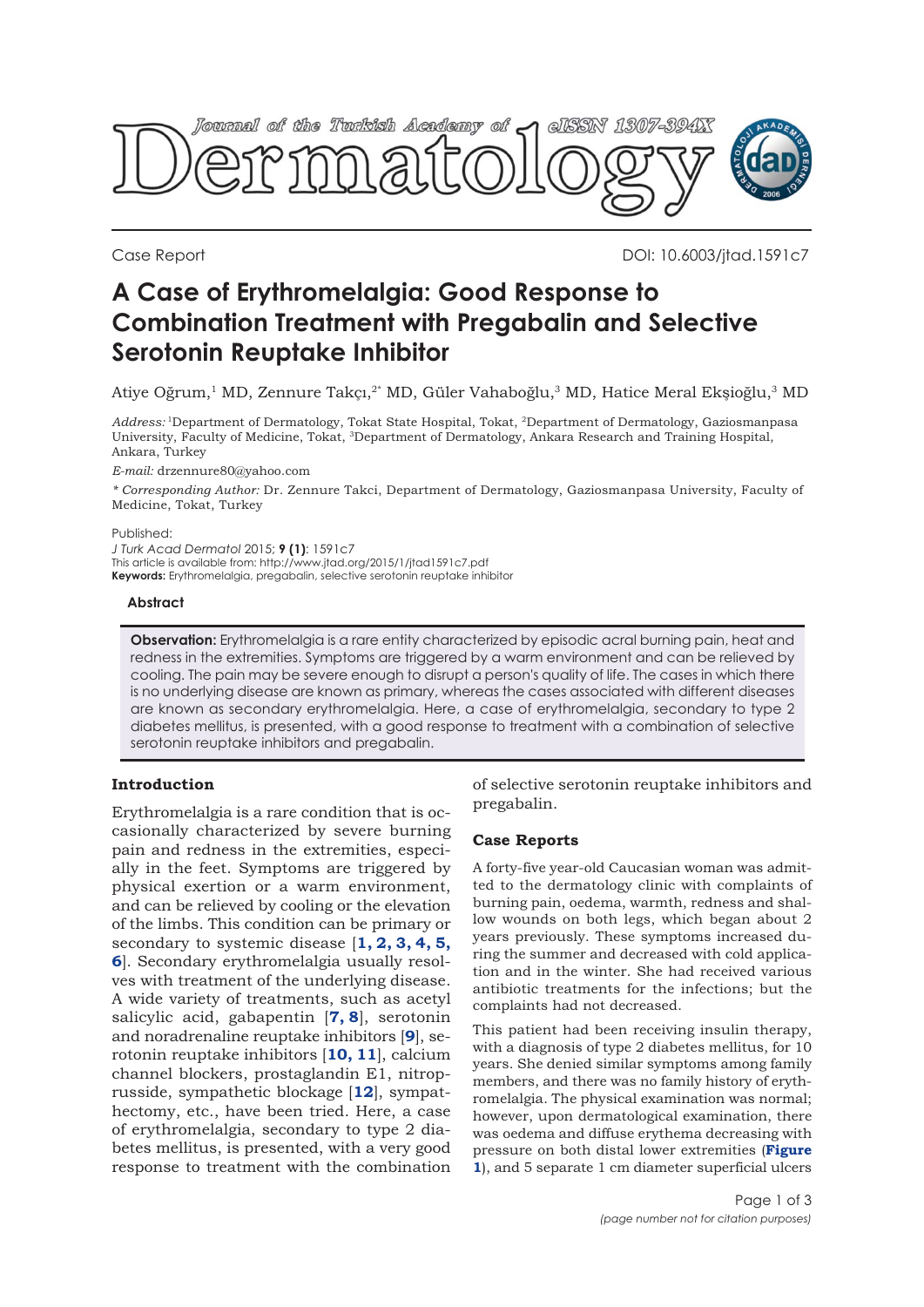<span id="page-1-0"></span>*J Turk Acad Dermato*l 2015; **9 (1)**: 1591c7. http://www.jtad.org/2015/1/jtad1591c7.pdf



Figure 1. Erythema and edema in the lower extremities (before treatment)

on her ankles. The complete blood count, metabolic panel (except for fasting and postprandial blood glucose values), sedimentation rate, thyroid function tests, protein electrophoresis, hepatitis B and C serology, anti-HIV, RF, ANA, anti-ds DNA, C3, C4, Ig G, Ig M and Ig A levels were within normal limits or negative. Her fasting blood glucose was 225 mg/dl and her postprandial blood glucose was 310 mg/dl. The chest x-ray and arterial and venous Doppler ultrasonography of both lower extremities were normal. This patient was consulted to the Department of Neurology, and bilateral diffuse peripheral sensorimotor polyneuropathy was seen upon electromyography. This polyneuropathy was evaluated as secondary to diabetes mellitus.

The patient was diagnosed as having erythromelalgia, using the clinical and laboratory findings. The regulation of her blood glucose was achieved by working with the Department of Endocrinology. Gabapentin (800 mg/d) was initiated and raised to 2400 mg/d at 4 months, but due to the insufficient response and drug-related headaches, the gabapentin was stopped. She was then started on 150 mg/d pregabalin, and this was increased to 300 mg/d after 1 week. Minimal improvement was obtained at 2 months, then Sertraline HCl (serotonin reuptake inhibitor) at 50 mg/d was added to the pregabalin treatment. Good clinical improvement was obtained with this combination therapy after 1 month (**Figure 2**). The patient's treatment and follow-up continued for sixteen months.



**Figure 2.** Decreasing of erythema and edema and in the lower extremite (after treatment)

## **Discussion**

Erythromelalgia was first described by *Mitchell* in 1878, is usually episodic, and rarely continuous. It is described as acral burning pain, redness, oedema and warmth of the feet and/or hands, which increases with heat and decreases with cold [**[4](#page-2-0)**]. The pathophysiology is not well understood, but it is thought to be due to an increased blood flow in the microvascular shunts, and tissue hypoxia in the skin [**[4](#page-2-0)**] This may be primary or secondary to various conditions, including haematological diseases, cardiovascular system diseases, autoimmune diseases and drugs [**[1, 2, 3, 5](#page-2-0)**].

Primary erythromelalgia can be very resistant to treatment, and improvement inthe secondary form is usually obtained with the treatment of the underlying disease. A standard treatment protocol is not available; however, treatment methods include non-steroidal antiinflammatory drugs such as acetyl salicylic acid, indomethacin, beta blockers, antidepressants, anticonvulsant agents (gabapentin, carbamazepine, etc.), prostaglandin E1, topical nitroglycerin, capsaicin, dipyridamole, mexiletine hydrochloride, sympathetic blockade and sympathectomy [**[7, 8, 9,12](#page-2-0)**].